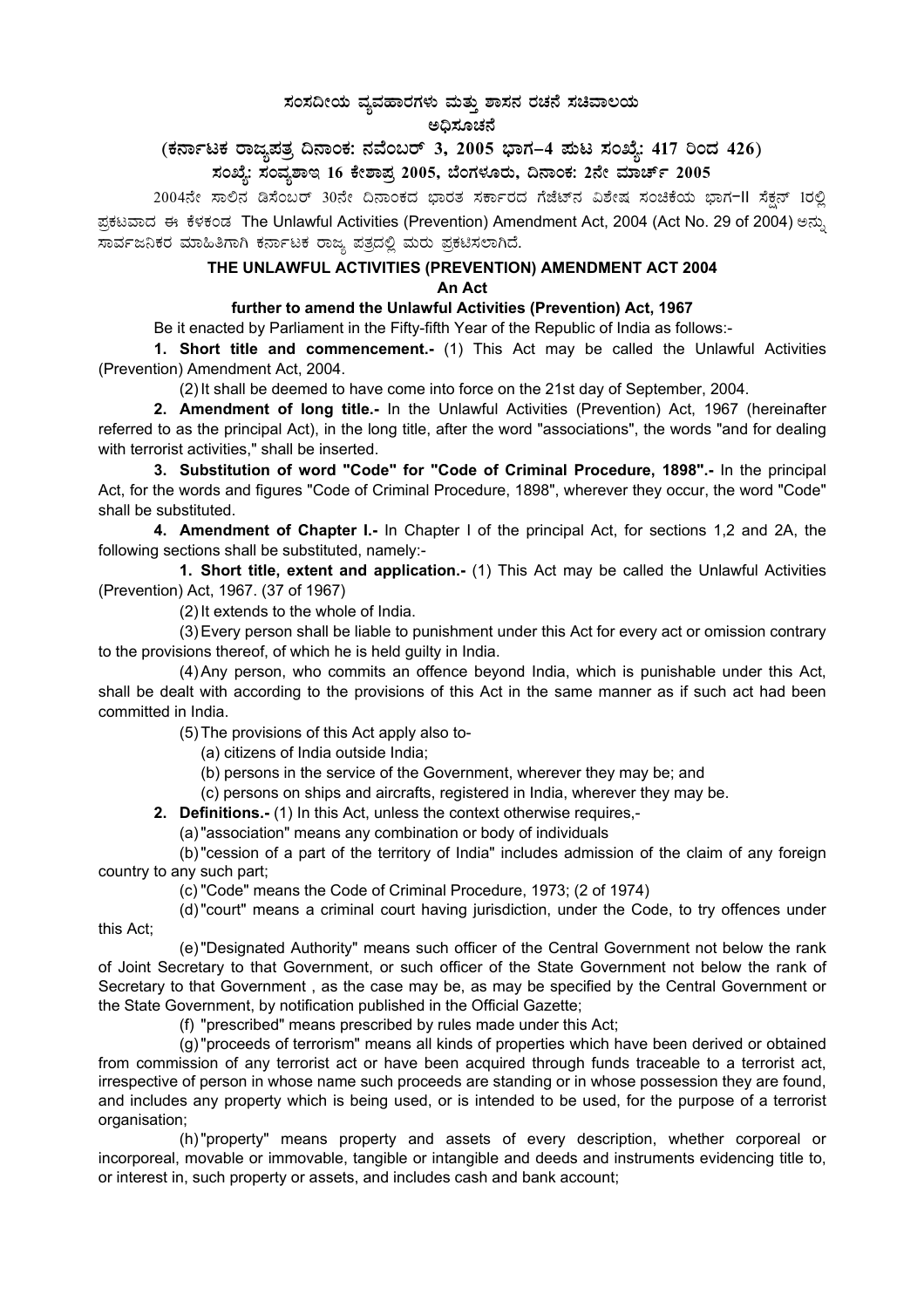(i) "secession of a part of the territory of India from the Union" includes the assertion of any claim to determine whether such part will remain a part of the territory of India;

(j) "State Government", in relation to a Union territory, means the Administrator thereof;

(k) "terrorist act" has the meaning assigned to it section 15, and the expression "terrorism" and "terrorist" shall be construed accordingly;

(l) "terrorist gang" means any association, other than terrorist organisation, whether systematic or otherwise, which is concerned with, or involved in, terrorist act;

(m) "terrorist organisation" means an organisation listed in the Schedule or an organisation operating under the same name as an organisation so listed;

(n) "Tribunal" means the Tribunal constituted under section 5;

(o) "unlawful activity", in relation to an individual or association, means any action taken by such individual or association (whether by committing an act or by words, either spoken or written, or by signs or by visible representation or otherwise),-

- (i) which is intended, or supports any claim, to bring about, on any ground whatsoever, the cession of a part of the territory of India or the secession of a part of the territory of India from the Union, or which incites any individual or group of individuals to bring about such cession or secession; or
- (ii) which disclaims, questions, disrupts or is intended to disrupt the sovereignty and territorial integrity of India; or

(iii) which causes or is intended to cause disaffection against India;

(p) "unlawful association" means any association,-

(i) which has for its objects any unlawful activity, or which encourages or aids persons to undertake any unlawful activity, or of which the members undertake such activity; or

(ii) which has for its objects any activity which is punishable under section 153A or section 153B of the Indian Penal Code, or which encourages or aids persons to undertake any such activity, or of which the members undertake any such activity:

Provided that nothing contained in sub-clause (ii) shall apply to the State of Jammu and Kashmir;

(q) words and expressions used but not defined in this Act and defined in the Code shall have the meanings respectively assigned to them in the Code.

(2) Any reference in this Act to any enactment or any provision thereof shall, in relation to an area in which such enactment or such provision is not in force, be construed as a reference to the corresponding law or the relevant provision of the corresponding law, if any, in force in that area.'.

**5. Amendment of section 5.-** In section 5 of the principal Act, in sub-section (7), for the word and figures "Chapter XXXV", the word and figures "Chapter XXVI" shall be substituted.

**6. Substitution of new section for section 10.-** For section 10 of the principal Act, the following section shall be substituted, namely:-

 **"10. Penalty for being member of an unlawful association, etc.-** Where an association is declared unlawful by a notification issued under section 3 which has become effective under sub-section (3) of that section,-

(a) a person, who-

(i) is and continues to be a member of such association; or

(ii) takes part in meetings of such association; or

(iii) contributes to, or receives or solicits any contribution for the purpose of, such association; or

(iv) in any way assists the operations of such association, shall be punishable with imprisonment for a term which may extend to two years, and shall also be liable to fine; and

(b) a person, who is or continues to be a member of such association, or voluntarily does an act aiding or promoting in any manner the objects of such association and in either case is in possession of any unlicensed firearms, ammunition, explosive or other instrument or substance capable of causing mass destruction and commits any act resulting in loss of human life or grievous injury to any person or cause significant damage to any property,-

(i) and if such act has resulted in the death of any person, shall be punishable with death or imprisonment for life, and shall also be liable to fine;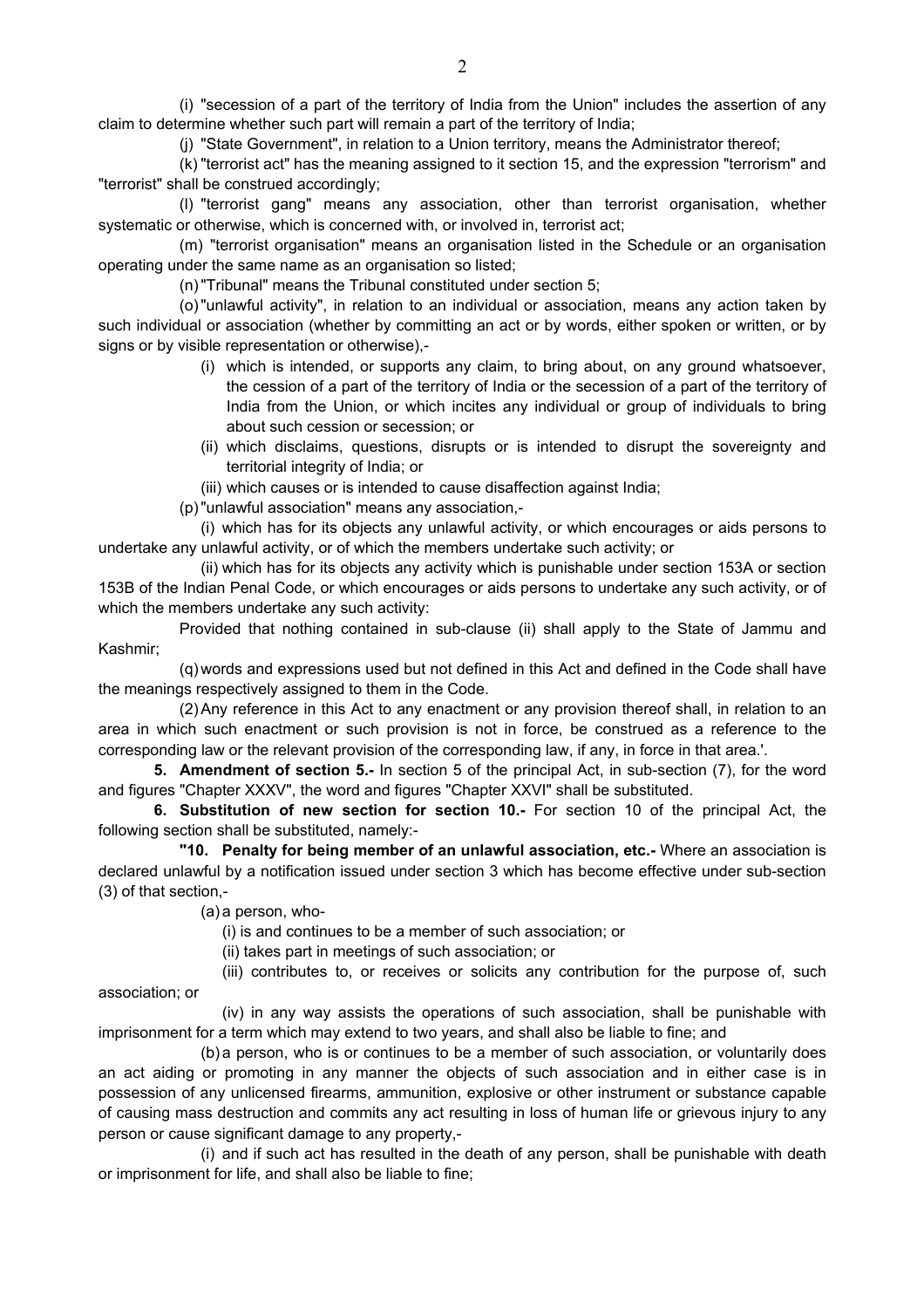(ii) in any other case, shall be punishable with imprisonment for a term which shall not be less than five years but which may extend to imprisonment for life, and shall also be liable to fine.".

**7. Substitution of new Chapters and Schedule for Chapter IV.-** For Chapter IV of the principal Act, the following Chapters and the Schedule shall be substituted, namely:-

**CHAPTER IV** 

### **PUNISHMENT FOR TERRORIST ACTIVITIES**

**15. Terrorist act.-** Whoever, with intent to threaten the unity, integrity, security or sovereignty of India or to strike terror in the people or any section of the people in India or in any foreign country, does any act by using bombs, dynamite or other explosive substances or inflammable substances or firearms or other lethal weapons or poisons or noxious gases or other chemicals or by any other substances (whether biological or otherwise) of a hazardous nature, in such a manner as to cause, or likely to cause, death of, or injuries to any person or persons or loss of, or damages to, or destruction of, property or disruption of any supplies or services essential to the life of the community in India or in any foreign country or causes damage or destruction of any property or equipment used or intended to be used for the defence of India or in connection with any other purposes of the Government of India, any State Government or any of their agencies, or detains any person and threatens to kill or injure such person in order to compel the Government in India or the Government of a foreign country or any other person to do or abstain from doing any act, commits a terrorist act.

**16. Punishment for terrorist act.-** (1) Whoever commits a terrorist act shall,-

(a) if such act has resulted in the death of any person, be punishable with death or imprisonment for life, and shall also be liable to fine;

(b) in any other case, be punishable with imprisonment for a term which shall not be less than five years but which may extend to imprisonment for life, and shall also be liable to fine.

**17. Punishment for raising fund for terrorist act.-** Whoever raises fund for the purpose of committing a terrorist act shall be punishable with imprisonment for a term which shall not be less than five years but which may extend to imprisonment for life, and shall also be liable to fine.

**18. Punishment for conspiracy, etc.-** Whoever conspires or attempts to commit, or advocates, abets, advises or incites or knowingly facilities the commission of, a terrorist act or any act preparatory to the commission of a terrorist act, shall be punishable with imprisonment for a term which shall not be less than five years but which may extend to imprisonment for life, and shall also be liable to fine.

**19. Punishment for harbouring, etc.-** Whoever voluntarily harbours or conceals, or attempts to harbour or conceal any person knowing that such person is a terrorist shall be punishable with imprisonment for a term which shall not be less than three years but which may extend to imprisonment for life, and shall also be liable to fine:

Provided that this section shall not apply to any case in which the harbour or concealment is by the spouse of the offender.

**20. Punishment for being member of terrorist gang or organisation.-** Any person who is a member of a terrorist gang or a terrorist organisation, which is involved in terrorist act, shall be punishable with imprisonment for a term which may extend to imprisonment for life, and shall also be liable to fine.

**21. Punishment for holding proceeds of terrorism.-** Whoever knowingly holds any property derived or obtained from commission of any terrorist act or acquired through the terrorist fund shall be punishable with imprisonment for a term which may extend to imprisonment for life, and shall also be liable to fine.

**22. Punishment for threatening witness.-** Whoever threatens any person who is a witness or any other person in whom such witness may be interested, with violence, or wrongfully restrains or confines the witness, or any other person in whom the witness may be interested, or does any other unlawful act with intent to cause any of the said acts, shall be punishable with imprisonment which may extend to three years, and shall also be liable to fine.

**23. Enhanced penalties.-** (1) If any person with intent to aid any terrorist contravenes any provision of, or any rule made under the Explosives Act, 1884 (4 of 1884) or the Explosive Substances Act, 1908 (6 of 1908) or the Inflammable Substances Act, 1952 (20 of 1952) or the Arms Act, 1959, (54 of 1959) or is in unauthorised possession of any bomb, dynamite or hazardous explosive substance or other lethal weapon or substance capable of mass destruction or biological or chemical substance of warfare, he shall, notwithstanding anything contained in any of the aforesaid Acts or the rules made thereunder, be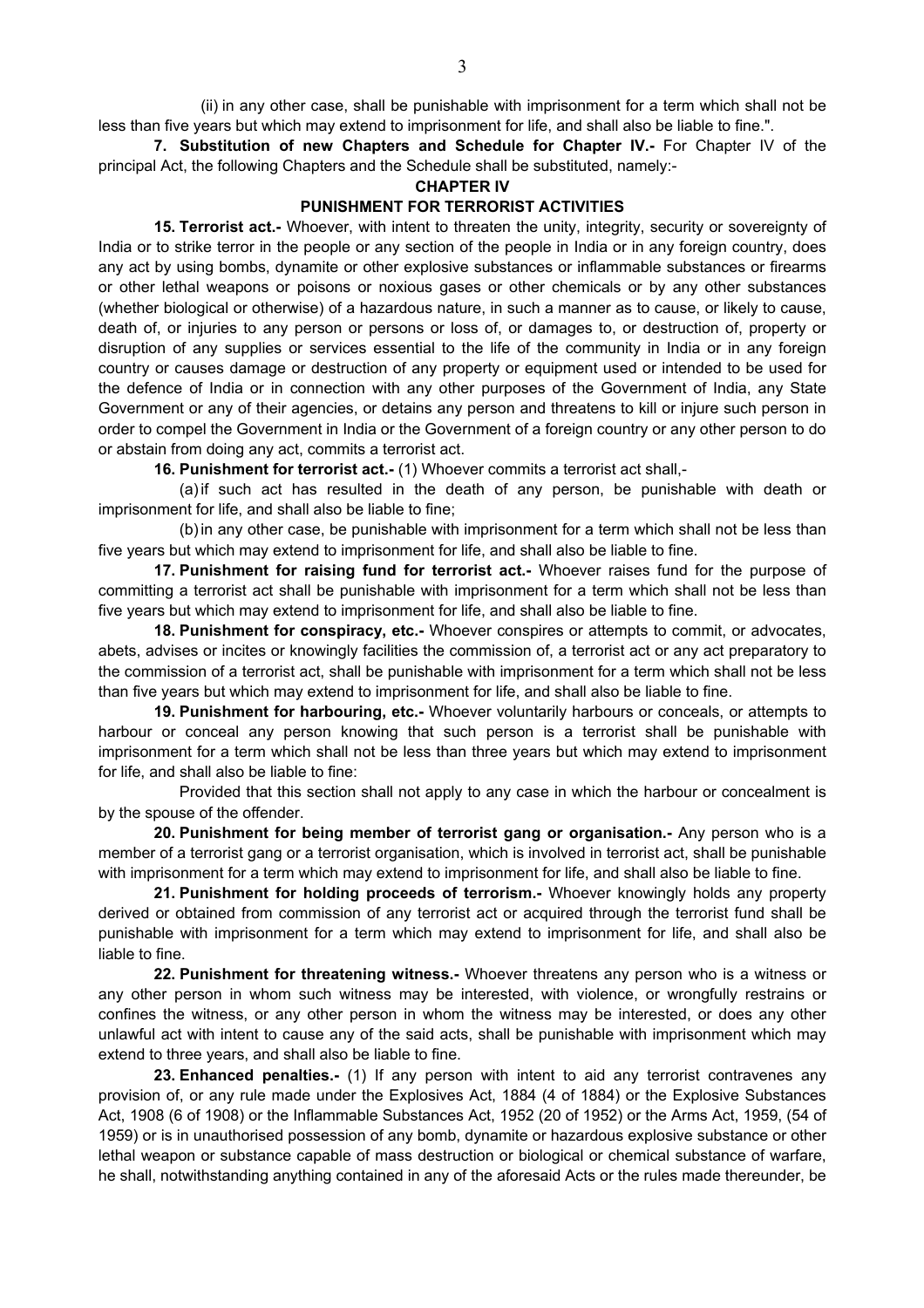punishable with imprisonment for a term which shall not be less than five years but which may extend to imprisonment for life, and shall also be liable to fine.

(2) Any person who, with intent to aid any terrorist, attempts to contravene or abets, or does any act preparatory to contravention of any provision of any law or rule specified in sub-section (1), shall be deemed to have contravened that provision under sub-section (1) and the provisions of that sub-section in relation to such person, have effect subject to the modification that the reference to "imprisonment for life" therein shall be construed as a reference to "imprisonment for ten years".

### **CHAPTER V**

# **FORFEITURE OF PROCEEDS OF TERRORISM**

**24. Forfeiture of proceeds of terrorism.-** (1) No person shall hold or be in possession of any proceeds of terrorism.

(2) Proceeds of terrorism, whether held by a terrorist or by any other person and whether or not such terrorist or other person is prosecuted or convicted for any offence under Chapter IV or Chapter VI, shall be liable to be forfeited to the Central Government or the State Government, as the case may be, in the manner provided under this Chapter.

**25. Powers of investigating officer and Designated Authority and appeal against order of Designated Authority.-** (1) If an officer investigating an offence committed under Chapter IV or Chapter VI, has reason to believe that any property in relation to which an investigation is being conducted, represents proceeds of terrorism, he shall, with the prior approval in writing of the Director General of Police of State in which such property is situated, make an order seizing such property and where it is not practicable to seize such property, make an order of attachment directing that such property shall not be transferred or otherwise dealt with except with the prior permission of the officer making such order, or of the Designated Authority before whom the property seized or attached is produced and a copy of such order shall be served on the person concerned.

(2) The investigating officer shall duly inform the Designated Authority within forty-eight hours of the seizure or attachment of such property.

(3) The Designated Authority before whom the seized or attached property is produced shall either confirm or revoke the order of seizure or attachment so issued within a period of sixty days from the date of such production:

Provided that an opportunity of making a representatioin by the person whose property is being seized or attached shall be given.

(4) In the case of immovable property attached by the investigating officer, it shall be deemed to have been produced before the Designated Authority, when the investigating officer notifies his report and places it at the disposal of the Designated Authority.

(5) The investigating officer may seize and detain any cash to which this Chapter applies if he has reasonable grounds for suspecting that-

(a) it is intended to be used for the purposes of terrorism; or

(b) it forms the whole or part of the resources of a terrorist organisation:

Provided that the cash seized under this sub-section by the investigating officer shall be released within a period of forty-eight hours beginning with the time when it is seized unless the matter involving the cash is before the Designated Authority and such Authority passes an order allowing its retention beyond forty-eight hours.

**Explanation.-** For the purposes of this sub-section, "cash" means-

(a) coins or notes in any currency;

(b) postal orders;

(c) traveller's cheques;

(d) banker's drafts; and

(e) such other monetary instruments as the Central Government or, as the case may be, the State Government may specify by an order made in writing.

(6) Any person aggrieved by an order made by the Designated Authority may prefer an appeal to the court within a period of thirty days from the date of receipt of the order, and the court may either confirm the order or attachment of property or seizure so made or revoke such order and release the property.

**26. Court to order forfeiture of proceeds of terrorism.-** Where any property is seized or attached on the ground that it constitutes proceeds of terrorism and the court confirms the order in this regard under sub-section (6) of section 25, it may order forfeiture of such property, whether or not the person from whose possession it is seized or attached, is prosecuted in a court for an offence under Chapter IV or Chapter VI.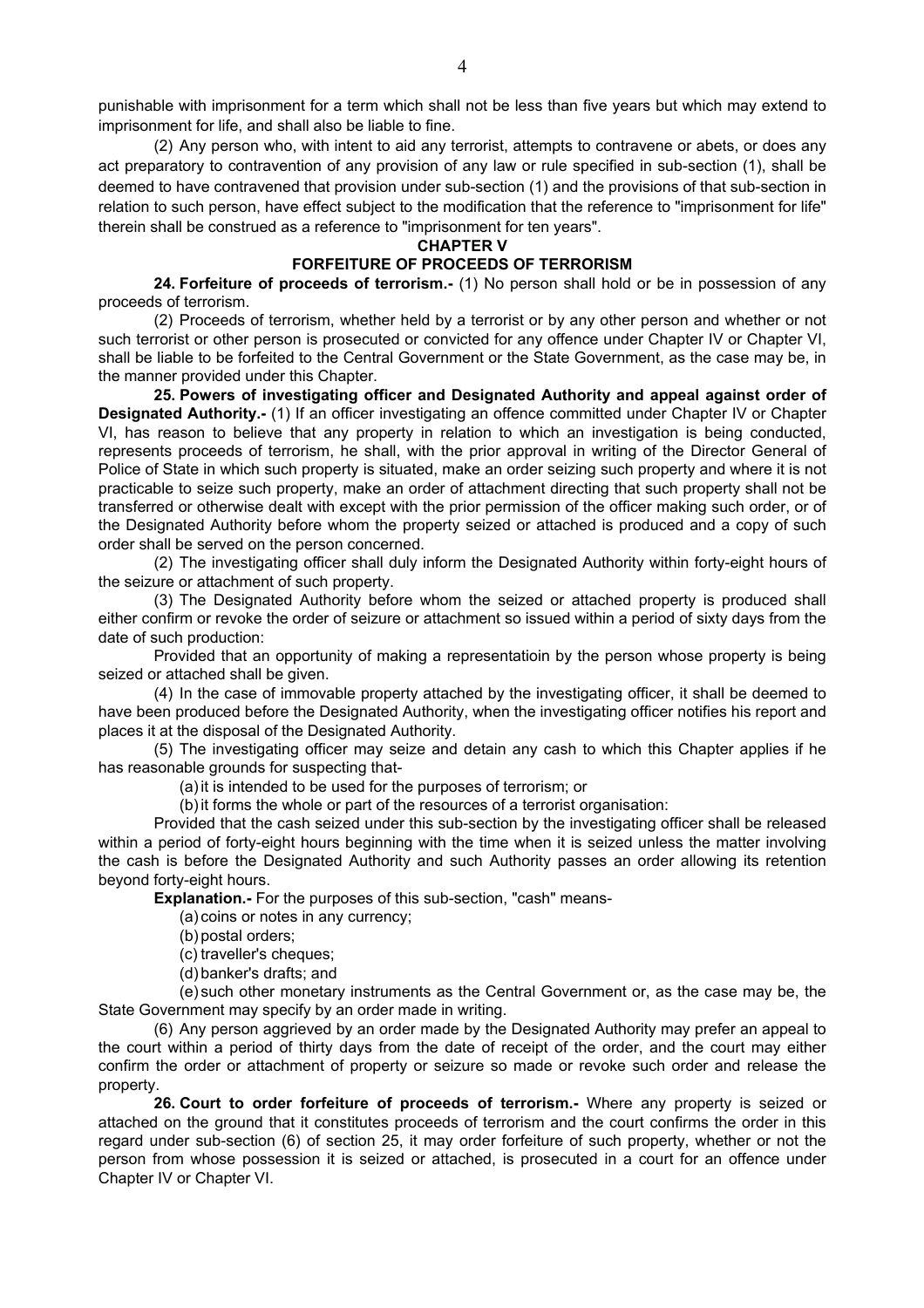**27. Issue of show cause notice before forfeiture of proceeds of terrorism.-** (1) No order forfeiting any proceeds of terrorism shall be made under section 26 unless the person holding or in possession of such proceeds is given a notice in writing informing him of the grounds on which it is proposed to forfeit the proceeds of terrorisam and such person is given an opportunity of making a representation in writing within such reasonable time as may be specified in the notice against the grounds of forfeiture and is also given a reasonable opportunity of being heard in the matter.

(2) No order of forfeiture shall be made under sub-section (1), if such person establishes that he is a bona fide transferee of such proceeds for value without knowing that they represent proceeds of terrorism.

(3) It shall be competent for the court to make an order in respect of property seized or attached,-

(a) directing it to be sold if it is a perishable property and the provisions of section 459 of the Code shall, as nearly as may be practicable, apply to the net proceeds of such sale;

(b) nominating any officer of the Central Government or the State Government, in the case of any other property, to perform the function of the Administrator of such property subject to such conditions as may be specified by the court.

**28. Appeal.-** (1) Any person aggrived by an order of forfeiture under section 26 may, within one month from the date of the receipt of such order, appeal to the High Court within whose jurisdiction, the court, which passed the order appealed against, is situated.

(2) Where an order under section 26 is modified or annulled by the High Court or where in a prosecution instituted for any offence under Chapter IV or Chapter VI, the person against whom an order of forfeiture has been made under section 26 is acquitted, such property shall be returned to him and in either case if it is not possible for any reason to return the forfeited property, such person shall be paid the price therefor as if the property had been sold to the Central Government with reasonable interest calculated from the day of seizure of the property and such price shall be determined in the manner prescribed.

**29. Order of forfeiture not to interfere with other punishments.-** The order of forfeiture made under this Chapter by the court, shall not prevent the infliction of any other punishment to which the person affected thereby is liable under Chapter IV or Chapter VI.

**30. Claims by third party.-** (1) Where any claim is preferred or any objection is made to the seizure or attachment of any property under section 25 on the ground that such property is not liable to seizure or attachment, the Designated Authority before whom such property is produced, shall proceed to investigate the claim or objection:

Provided that no such investigation shall be made where the Designated Authority considers that the claim or objection is designed to cause unnecessary delay.

(2) Where an appeal has been preferred under sub-section (6) of section 25 and any claimant or objector establishes that the property specified in the notice issued under section 27 is not liable to be forfeited under this Chapter, the said notice shall be withdrawn or modified accordingly.

**31. Powers Designated Authority.-** The Designated Authority, acting under the provisions of this Chapter, shall have all the powers of a civil court required for making a full and fair inquiry into the matter before it.

**32. Certain transfers to be null and void.-** Where, after the issue of an order under section 25 or issue of a notice under section 27, any property referred to in the said order or notice is transferred by any mode whatsoever, such transfer shall, for the purpose of the proceedings under this Chapter, be ignored and if such property is subsequently forfeited, the transfer of such property shall be deemed to be null and void.

**33. Forfeiture of property of certain persons.-** (1) Where any person is accused of an offence under Chapter IV or Chapter VI, it shall be open to the court to pass an order that all or any of the properties, movable or immovable or both, belonging to him, shall, during the period of such trial, be attached, if not already attached under this Chapter.

(2) Where a person has been convicted of any offence punishable under Chapter IV or Chapter VI, the court may, in addition to awarding any punishment, by order in writing, declare that any property, movable or immovable or both, belonging to the accused and specified in the order, shall stand forfeited to the Central Government or the State Government, as the case may be, free from all encumbrances.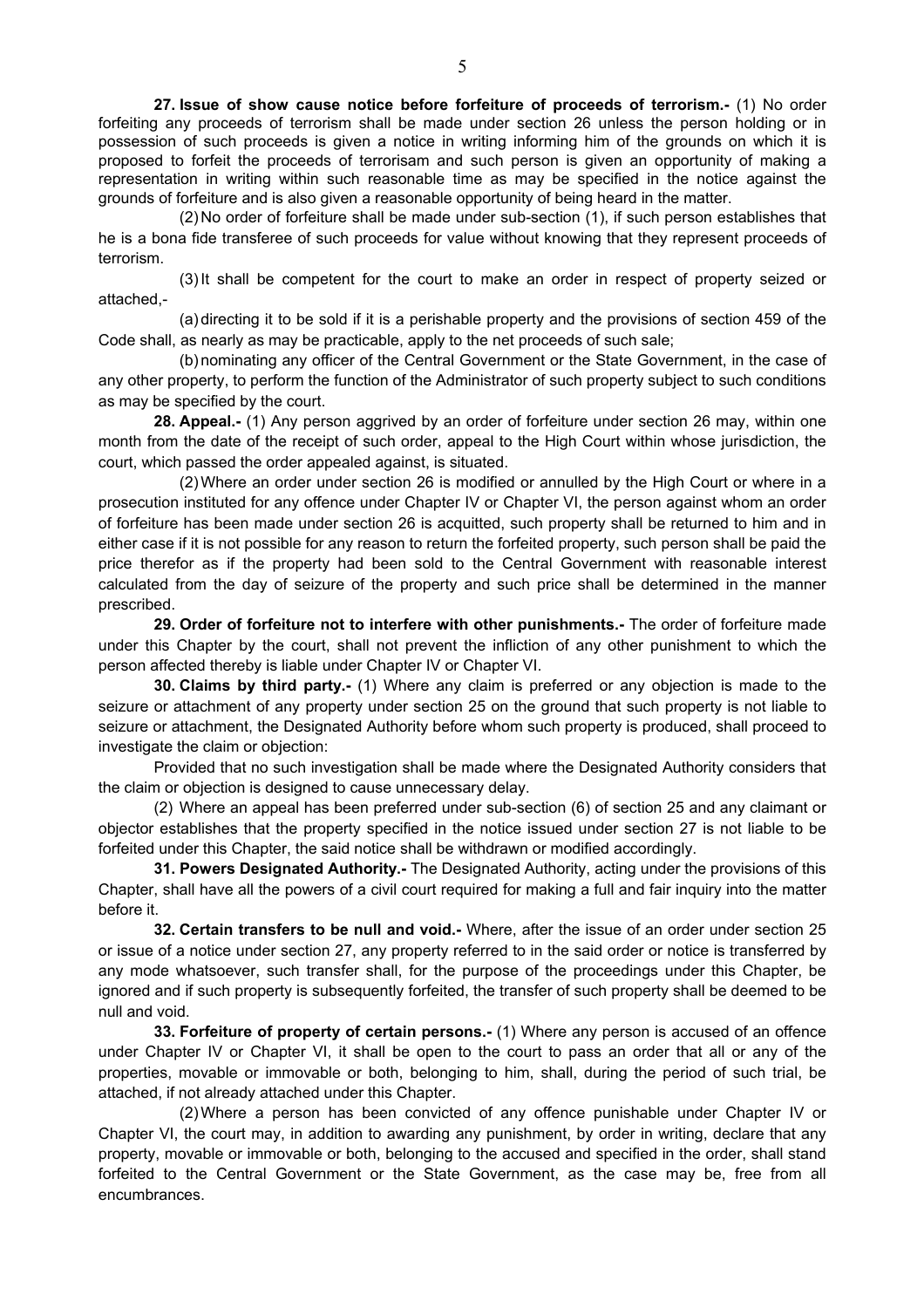**34. Company to transfer shares to Government.-** Where any share in a company stand forfeited to the Central Government or the State Government, as the case may be, under this Chapter, then, the company shall, on receipt of the order of the court, notwithstanding anything contained in the Companies Act, 1956, (1 of 1956) or the articles of association of the company, forthwith register the Central Government or the State Government, as the case may be, as the transferee of such share.

### **CHAPTER VI**

### **TERRORIST ORGANISATIONS**

**35. Amendment of Schedule, etc.-** (1) The Central overnment may, by order, in the Official Gazette,-

(a) add an organisation to the Schedule;

(b) add also an organisation to the Schedule, which is identified as a terrorist organisation in a resolution adopted by the Security Council under Chapter VII of the Charter of the United Nations, to combat international terrorism;

(c) remove an organisation from the Schedule;

(d) amend the Schedule in some other way.

(2) The Central Government shall exercise its power under clause (a) of sub-section (1) in respect of an organisation only if it believes that it is involved in terrorism.

(3) For the purposes of sub-section (2), an organisation shall be deemed to be involved in terrorism if it-

(a) commits or participates in acts of terrorism, or

(b) prepares for terrorism, or

(c) promotes or encourages terrorism, or

(d) is otherwise involved in terrorism.

**36. Denotification of a terrorist organisation.-** (1) An application may be made to the Central Government for the exercise of its power under clause (c) of sub-section (1) of section 35 to remove an organisation from the Schedule.

(2) An application under sub-section (1) may be made by-

(a) the organisation, or

(b) any person affected by inclusion of the organisation in the Schedule as a terrorist organisation.

(3) The Central Government may prescribe the procedure for admission and disposal of an application made under this section.

(4) Where an application under sub-section (1) has been rejected the applicant may apply for a review to the Review Committee constituted by the Central Government under sub-section (1) of section 37 within one month from the date of receipt of the order of such refusal by the applicant.

(5) The Review Committee may allow an application for review against rejection to remove an organisation from the Schedule, if it considers that the decision to reject was flawed when considered in the light of the principles applicable on an application for judicial review.

(6) Where the Review Committee allows review under sub-section (5) by or in respect of an organisation, it may make an order to such effect.

(7) Where an order is made under sub-section (6), the Central Government shall, as soon as the certified copy of the order is received by it, make an order removing the organisation from the Schedule.

**37. Review Committees.-** (1) The Central Government shall constitute one or more Review Committees for the purposes of section 36.

(2) Every such Committee shall consist of a Chairperson and such other members not exceeding three and possessing such qualifications as may be prescribed.

(3) A Chairperson of the Committee shall be a person who is, or has been, a Judge of a High Court, who shall be appointed by the Central Government and in the case of appointment of a sitting Judge, the concurrence of the Chief Justice of the concerned High Court shall be obtained.

**38. Offence relating to membership of a terrorist organisation.-** (1) A person, who associates himself, or professes to be associated, with a terrorist organisation with intention to further its activities, commits an offence relating to membership of a terrorist organisation:

Provided that this sub-section shall not apply where the person charged is able to prove-

(a) that the organisation was not declared as a terrorist organisation at the time when he became a member or began to profees to be a member; and

(b) that he has not taken part in the activities of the organisation at any time during its inclusion in the Schedule as a terrorist organisation.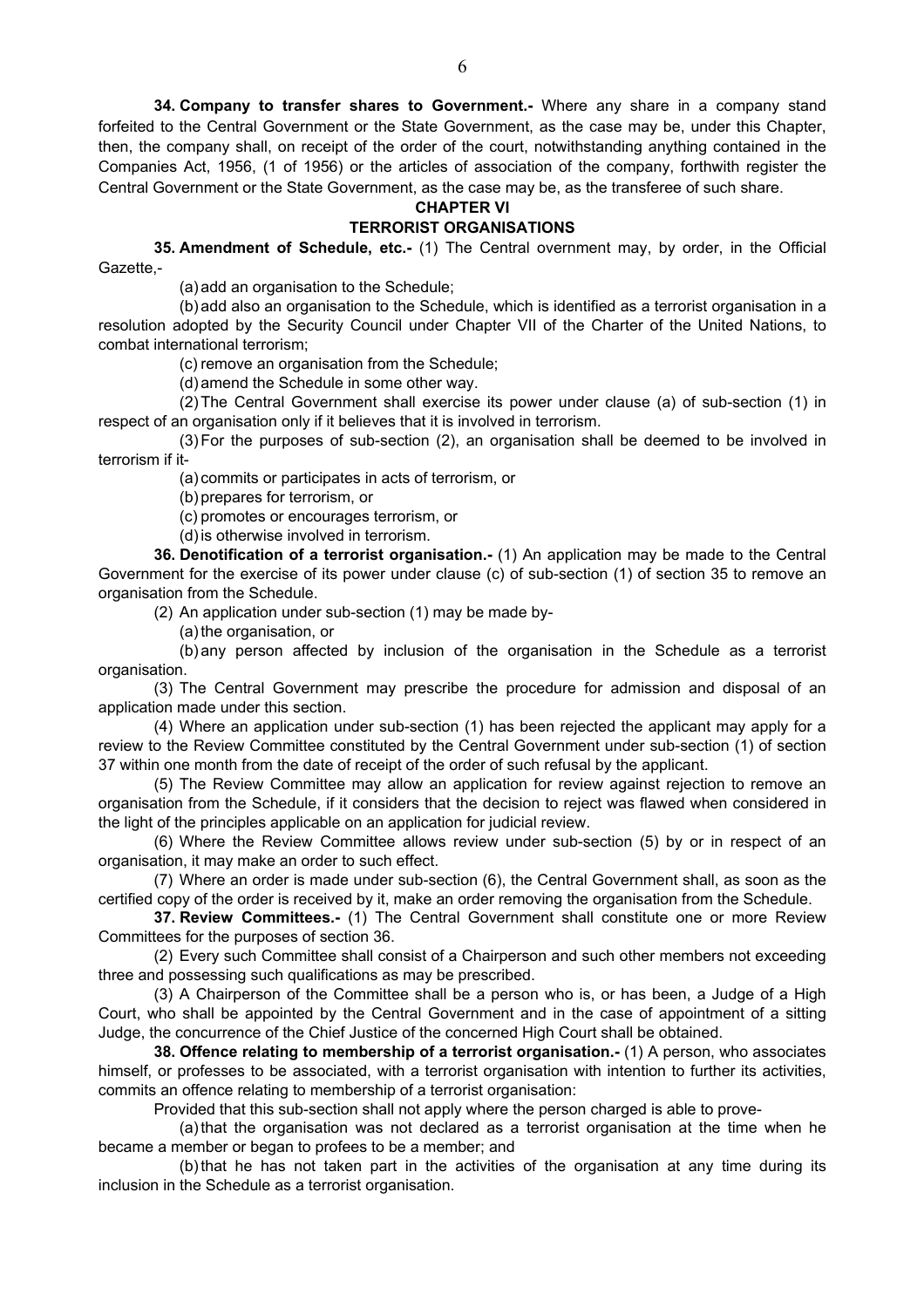(2) A person, who commits the offence relating to membership of a terrorist organisation under sub-section (I), shall be punishable with imprisonment for a term not exceeding ten years, or with fine, or with both.

**39. Offence relating to support given to a terrorist organisation.-** (1) A person commits the offence relating to support given to a terrorist organisation,-

(a) who, with intention to further the activity of a terrorist organisation,-

(i) invites support for the terrorist organisation, and

(ii) the support is not or is not restricted to provide money or other property within the meaning of section 40; or

(b) who, with intention to further the activity of a terrorist organisation, arranges, manages or assists in arranging or managing a meeting which he knows is-

(i) to support the terrorist organisation, or

(ii) to further the activity of the terrorist organisation, or

(iii) to be addressed by a person who associates or professes to be associated with the terrorist organisation; or

(c) who, with intention to further the activity of a terrorist organisation, addresses a meeting for the purpose of encouraging support for the terrorist organisation or to further its activity.

(2) A person, who commits the offence relating to support given to a terrorist organisation under sub-section (1), shall be punishable with imprisonment for a term not exceeding ten years, or with fine, or with both.

**40. Offence of raising fund for a terrorist organisation.-** (1) A person commits the offence of raising fund for a terrorist organisation, who, with intention to further the acitivity of a terrorist organisation.-

(a) invites another person to provide money or other property, and intends that it should be used, or has reasonable cause to suspect that it might be used, for the purposes of terrorism; or

(b) receives money or other property, and intends that it should be used, or has reasonable cause to suspect that it might be used, for the purposes of terrorism; or

(c) provides money or other property and knows, or has reasonable cause to suspect, that it would or might be used for the purposes of terrorism.

**Explanation.-** For the purposes of this sub-section, a reference to provide money or other property includes of its being given, lent or otherwise made available, whether or not for consideration.

(2) A person, who commits the offence of raising fund for a terrorist organisation under subsection (1), shall be punishable with imprisonment for a term not exceeding fourteen years, or with fine, or with both.

#### **CHAPTER VII MISCELLANEOUS**

**41. Continuance of association.-** An shall not be deemed to have ceased to exist by reason only of any formal act of its dissolution or change of name but shall be deemed to continue so long as any actual combination for the purposes of such association continues between any members thereof.

**42. Power to delegate.-** The Central Government may, by notification in the Official Gazette, direct that all or any of the powers which may be exercised by it under section 7, or section 8, or both, shall, in such circumstances and under such conditions, if any, as may be specified in the notification, be exercised also by any State Government and the State Government may, with the previous approval of the Central Government, by order in writing, direct that any power which has been directed to be exercised by it shall, in such circumstances and under such conditions, if any, as may be specified in the direction, be exercised by any person subordinate to the State Government as may be specified therein.

**43. Officers competent to investigate offences under Chapter IV and VI.-** Notwithstanding anything contained in the Code, no police officer,-

(a) in the case of the Delhi Special Police Establishment, constituted under sub-section (1) of section 2 of the Delhi Special Police Establishment Act, 1946, (25 of 1946) below the rank of a Deputy Superintendent of Police or a police officer of equivalent rank;

(b) in the metropolitan areas of Mumbai, Kolkata, Chennai and Ahmedabad and any other metropolitan area notified as such under sub-section (1) of section 8 of the Code, below the rank of an Assistant Commissioner of Police;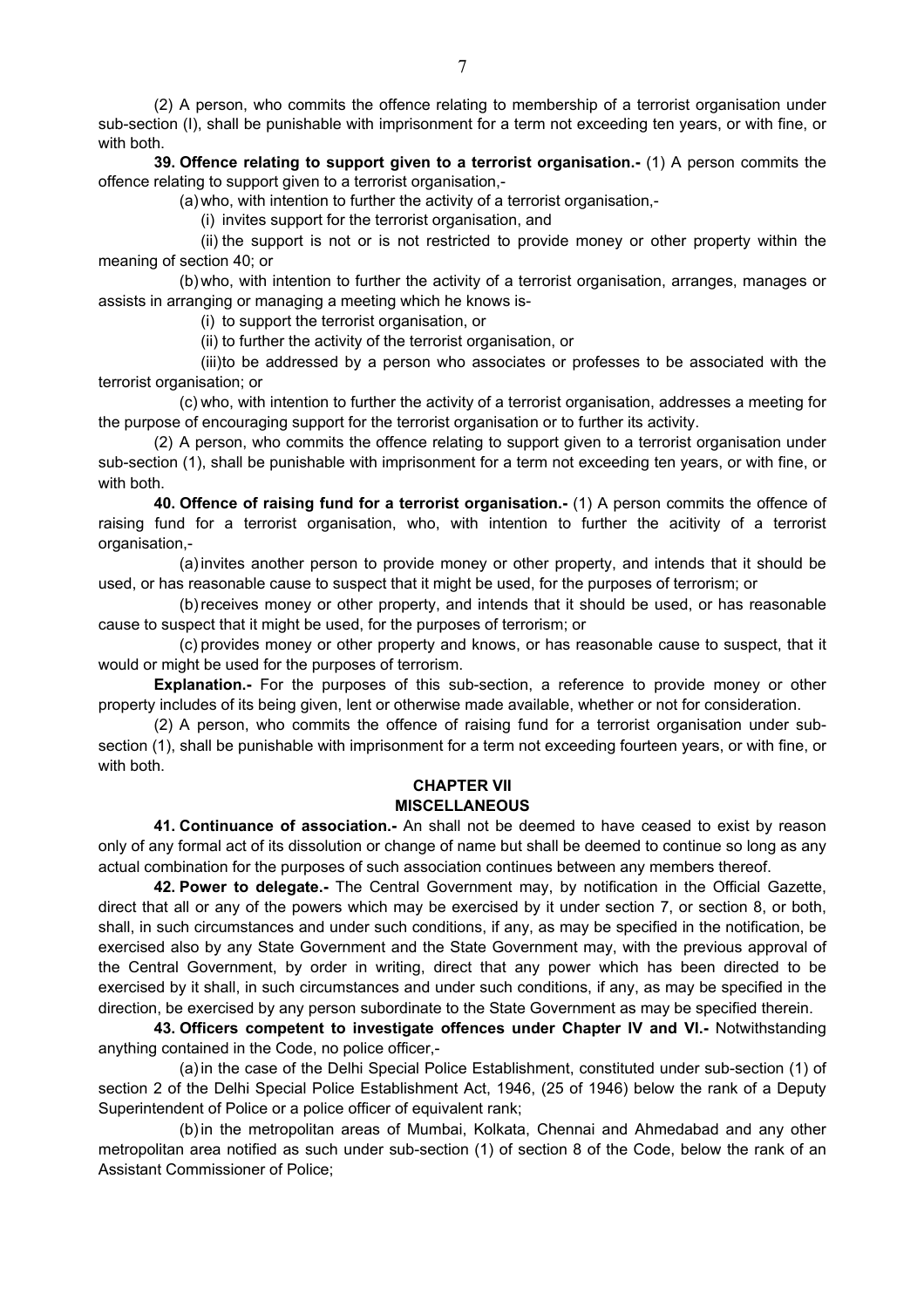(c) in any case not relatable to clause (a) or clause (b), below the rank of a Deputy Superintendent of Police or a police officer of an equivalent rank, shall investigate any offence punishable under Chapter IV or VI.

**44. Protection of witnesses.-** (1) Notwithstanding anything contained in the Code, the proceedings under this Act may, for reasons to be recorded in writing, be held in camera if the court so desires.

(2) A court, if on an application made by a witness in any proceeding before it or by the Public Prosecutor in relation to such witness or on its own motion, is satisfied that the life of such witness is in danger, it may, for reasons to be recorded in writing, take such measures as it deems fit for keeping the identity and address of such witness secret.

(3) In particular, and without prejudice to the generality of the provisions of sub-section (2), the measures which a court may take under that sub-section may include-

(a) the holding of the proceedings at a place to be decided by the court;

(b) the avoiding of the mention of the name and address of the witness in its orders or judgements or in any records of the case accessible to public;

(c) the issuing of any directions for securing that the identity and address of the witness are not disclosed;

(d) a decision that it is in the public interest to order that all or any of the proceeding pending before such a court not be published in any manner.

(4) Any person who contravenes any decision or direction issued under sub-section (3) shall be punishable with imprisonment for a term which may extend to three years, and shall also be liable to fine.

**45. Cognizance of offences.-** No court shall take cognizance of any offence-

(i) under Chapter III without the previous sanction of the Central Government or any officer authorised by the Central Government in this behalf;

(ii) under Chapters IV and VI without the previous sanction of the Central Government or, as the case may be, the State Government, and where such offence is committed against the Government of a foreign country without the previous sanction of the Central Government.

**46. Admissibility of evidence collected through the interception of communications.-** Notwithstanding anything contained in the Indian Evidence Act, 1872 (1 of 1872) or any other law for the time being in force, the evidence collected through the interception of wire, electronic or oral communication under the provisions of the Indian Telegraph Act, 1885 (13 of 1885) or the Information Technology Act, 2000 (21 of 2000) or any other law of the time being in force, shall be admissible as evidence against the accused in the court during the trial of a case:

Provided that the contents of any wire, electronic or oral communication intercepted or evidence derived therefrom shall not be received in evidence or otherwise disclosed in any trial, hearing or other proceeding in any court unless each accused has been furnished with a copy of the order of the competent authority under the aforesaid law, under which the interception was directed, not less than ten days before trial, hearing or proceeding:

Provided further that the period of ten days may be waived by the judge trying the matter, if he comes to the conclusion that it was not possible to furnish the accused with such order ten days before the trial, hearing or proceeding and that the accused shall not be prejudiced by the delay in receiving such order.

**47. Bar of jurisdiction.-** (1) Save as otherwise expressly provided in this Act, no proceeding taken under this Act by the Central Government or the District Magistrate or any officer authorised in this behalf by the Central Government or the District Magistrate, shall be called in question in any civil court in any suit or application or by way of appeal or revision, and no injunction shall be granted by any civil court or other authority in respect of any action taken or to be taken in pursuance of any power conferred by or under this Act.

(2) Notwithstanding anything contained in sub-section (1), no civil court or other authority shall have, or be entitled to exercise, any jurisdiction, powers or authority in relation to the matters referred to in section 36.

**48. Effect of Act and rules, etc., inconsistent with other enactments.-** The provisions of this Act or any rule or order made thereunder shall have effect notwithstanding anything inconsistent therewith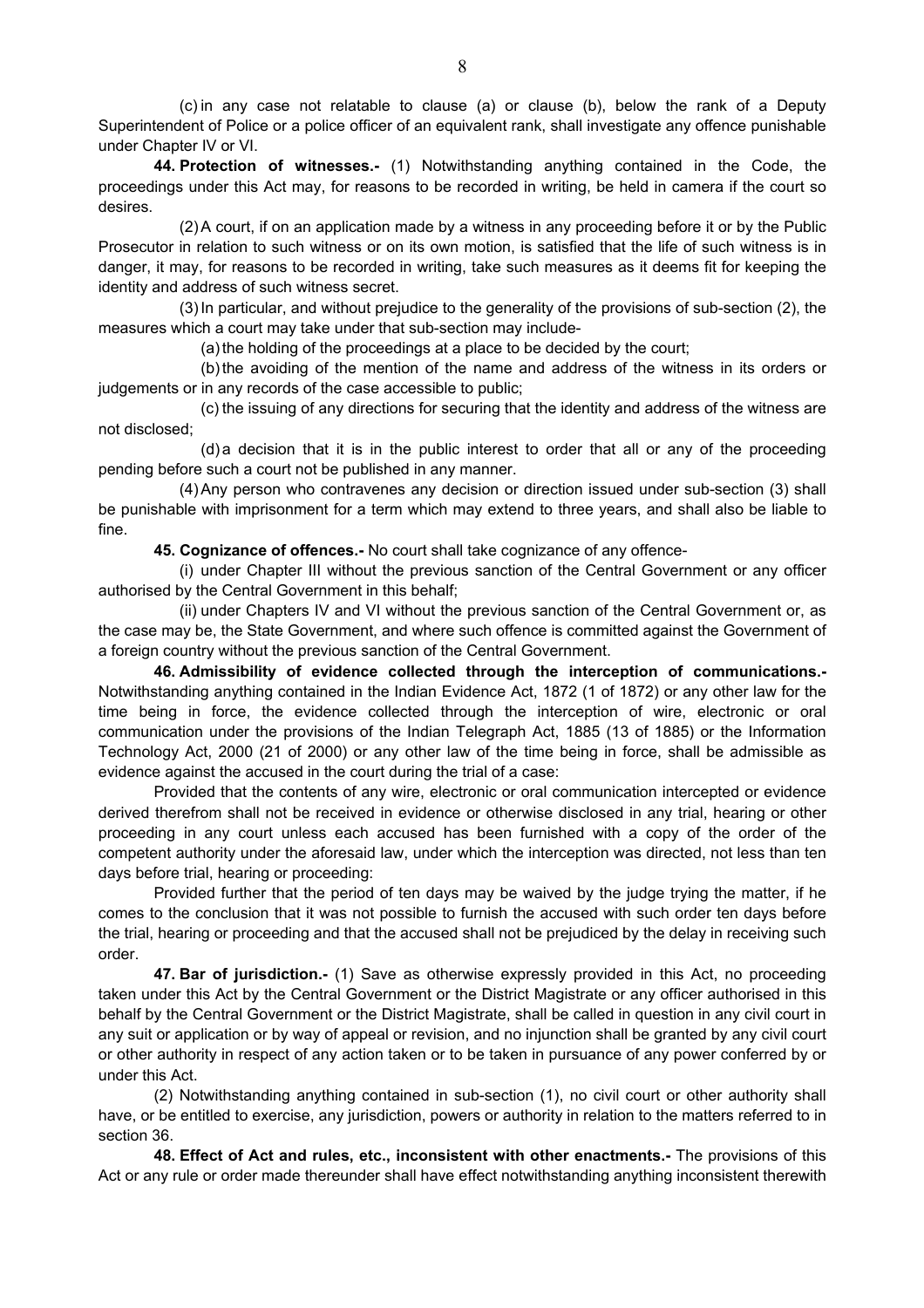contained in any enactment other than this Act or any instrument having effect by virtue of any enactment other than this Act.

**49. Protection of action taken in good faith.-** No suit, prosecution or other legal proceeding shall lie against-

(a) the Central Government or a State Government or any officer or authority of the Central Government or State Government or District Magistrate or any officer authorised in this behalf by the Government or the District Magistrate or any other authority on whom powers have been conferred under this Act, for anything which is in good faith done or purported to be done in pursuance of this Act or any rule or order made thereunder; and

(b) any serving or retired member of the armed forces of para-military forces in respect of any action taken or purported to be taken by him in good faith, in the course of any operation directed towards combating terrorism.

**50. Saving.-** Nothing in this Act shall affect the jurisdiction exercisable by, or the procedure applicable to, any court or other authority under any law relating to the navy, army or air force or other armed forces of the Union.

**51. Impounding of passport and arms licence of person chargesheeted under the Act.-** Notwithstanding anything contained in any other law for the time being in force, the passport and the arms licence of a person, who is charge-sheeted for having committed any offence under this Act, shall be deemed to have been impounded for such period as the court may deem fit.

**52. Power to make rules.-** (1) The Central Government may, by notification in the Official Gazette, make rules for carrying out the provisions of this Act.

(2) In particular, and without prejudice to the generality of the foregoing powers, such rules may provide for all or any of the following matters, namely:-

(a) the service of notices or orders issued or made under this Act and the manner in which such notices or orders may be served, where the person to be served is a corporation, company, bank or other association;

(b) the procedure to be followed by the Tribunal or a District Judge in holding any inquiry or disposing of any application under this Act;

(c) determination of the price of the forfeited property under sub-section (2) of section 28;

(d) the procedure for admission and disposal of an application under sub-section (3) of section

36;

(e) the qualification of the members of the Review Committee under sub-section (2) of section 37; and

(f) any other matter which is required to be, or may be, prescribed.

**53. Orders and rules to be laid before both Houses of Parliament.-** Every order and every rule made by the Central Government under this Act shall be laid, as soon as may be after it is made, before each House of Parliament, while it is in session, for a total period of thirty days which may be comprised in one session or in two or more successive sessions, and if, before the expiry of the session immediately following the session or the successive sessions aforesaid, both Houses agree in making any modification in the order or rule or both Houses agree that the order or rule should not be made, the order or rule shall thereafter have effect only in such modified form or be of no effect, as the case may be; so, however, that any such modification or annulment shall be without prejudice to the validity of anything previously done under that order or rule.

## **THE SCHEDULE [See sections 2(1)(m) and 35] TERRORIST ORGANISATIONS**

- 1. BABBAR KHALSA INTERNATIONAL.
- 2. KHALISTAN COMMANDO FORCE.
- 3. KHALISTAN ZINDABAD FORCE.
- 4. INTERNATIONAL SIKH YOUTH FEDERATION.
- 5. LASHKAR-E-TAIBA/PASBAN-E-AHLE HADIS.
- 6. JAISH-E-MOHAMMED/TAHRIK-E-FURQAN.
- 7. HARKAT-UL-MUJAHIDEEN/HARKAT-UL-ANSAR/HARKAT-UL-JEHAD-E-ISLAMI.
- 8. HIZB-UL-MUJAHIDEEN/HIZB-UL-MUJAHIDEEN PIR PANJAL REGIMENT.
- 9. AL-UMAR-MUJAHIDEEN.